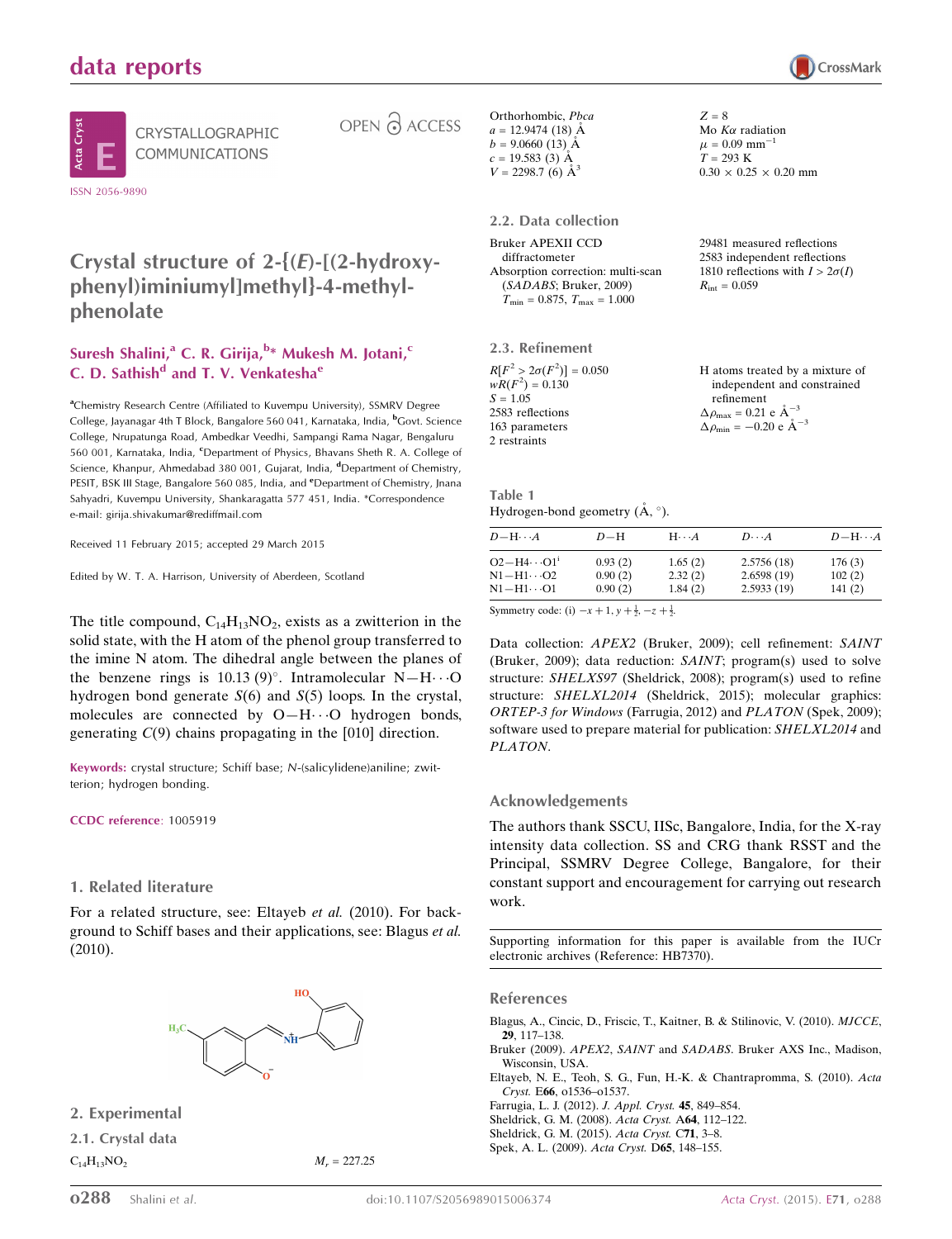# **supporting information**

*Acta Cryst.* (2015). E**71**, o288 [doi:10.1107/S2056989015006374]

# **Crystal structure of 2-{(***E***)-[(2-hydroxyphenyl)iminiumyl]methyl}-4-methylphenolate**

# **Suresh Shalini, C. R. Girija, Mukesh M. Jotani, C. D. Sathish and T. V. Venkatesha**

### **S1. Chemical context**

N-substituted imines, also known as Schiff bases represent one of the most widely used families of organic compounds. Schiff bases have been intensively used as synthetic intermediates and as ligands for coordinating transition and inner transition metal ions, and recently also for coordinating anions. Schiff base ligands may contain a variety of substituents with different electron-donating or electron-withdrawing groups, and therefore may have interesting chemical properties. They have attracted particular interest due to their biological activities acting as radiopharmaceuticals for cancer targeting.They have also been used as model systems for biological macromolecules . Besides the biological activity, solid-state thermochromism and photochromism are an another characteristic of these compounds leading to their application in various areas of materials science such as the control and measurement of radiation intensity, display systems and optical memory devices . Schiff bases derived from o-hydroxyaromatic aldehydes and ketones are excellent models for the study of keto-enol tautomerism both in solution and in the solid state (Blagus *et al.*, 2010).

#### **S2. Structural commentary**

The structure of the title compound is as shown in Fig.1 is described in terms of three planar subunits,namely two terminal benzene rings and their substituents bridged by a C=N moiety. The molecule has adopted E-configuration about the C8—N1 double bond  $(1.301 \text{ (2)}\text{Å})$  with a C9—N1—C8—C4 torsion angle of 179.90  $(16)^\circ$ . The C4—C8 and N1— C9 bond distances [1.410 (2) and 1.404 (2)Å] confirm *π*-electron delocalisation between the phenyl rings. The N1—C8— C4 $[123.26 (15)^\circ]$  is greater than the normal value of  $120^\circ$ . This may be due to interaction of iminium H with phenolate O atom. The C6—C5—C4 [116.51 (15)<sup>°</sup>] is smaller than the normal value of 120<sup>°</sup> which is due to lengthening of the phenolate C5—O1 [1.304 (2)Å] bond. All other bond distances and bond angles are within the normal range (Eltayeb *et al.*, 2010).

#### **S3. Supramolecular features**

The iminium H atom is engaged in a strong intramolecular hydrogen bond with the O atom of the phenolate  $(N^+$ —H $\cdots$ O) to form a  $S(6)$  motif. The crystal structure is stabilised by both intramolecular  $N1$ —H $1 \cdot \cdot \cdot$ O1 and intermolecular O2— H4···O1 hydrogen bonding linking the molecules into infinite one-dimensional chains as shown in the figure.2, table.2, extending along the b-axis of the unit cell.

#### **S4. Synthesis and crystallization**

*o*-Aminophenol (5.45g, 0.01mole) was taken in 100mL round bottom flask. Salicylaldehyde (6.10g, 0.01mole) was added to the round bottom flask in methanol medium. The resulting mixture was refluxed for about 30 min. The resulting Schiff base was separated as orange crystals. The product was filtered, washed and recrystallized from methanol (M.P.134-135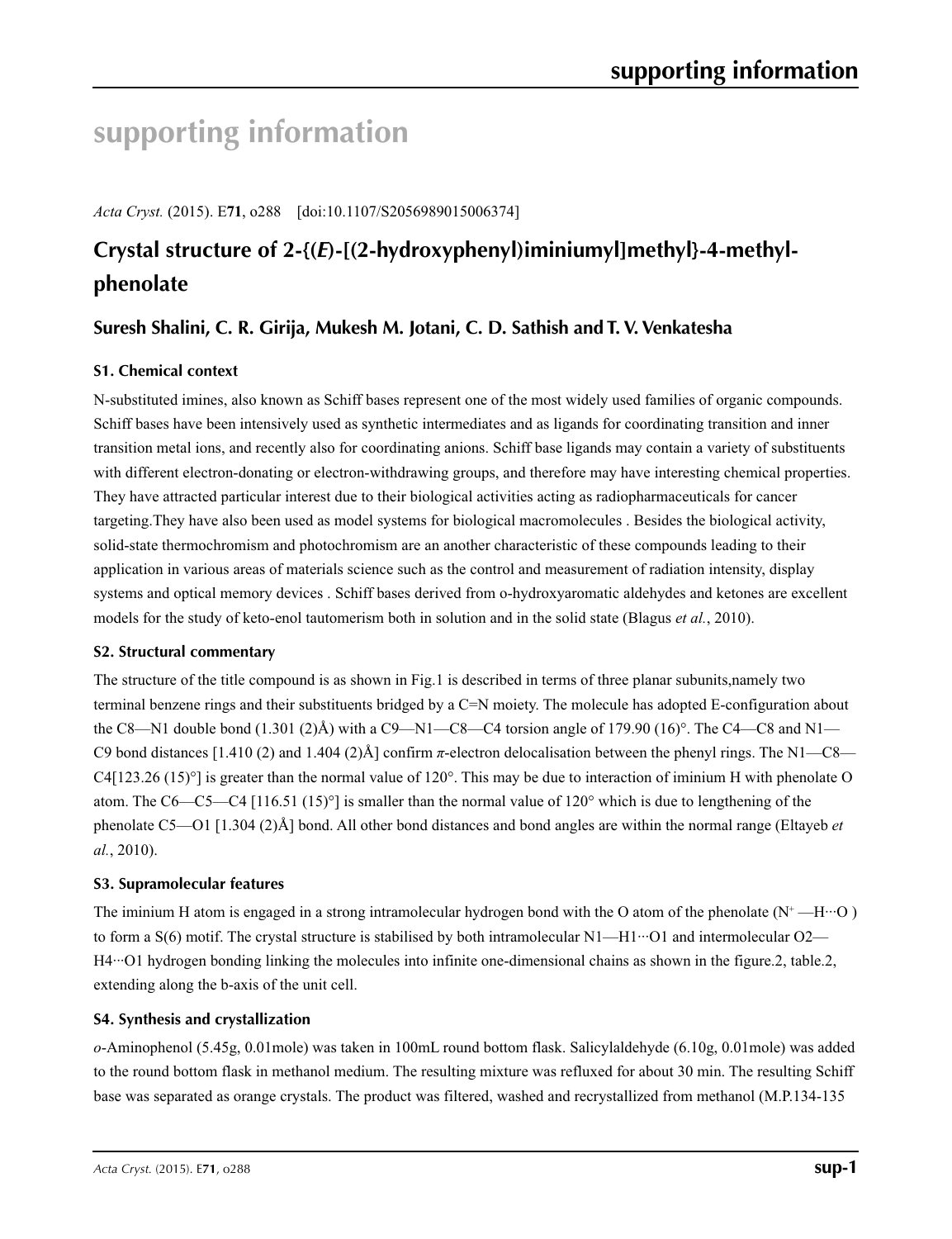0 C, Yield 75%). Single crystals of the compound were grown by slow evaporation method using ethanol as solvent at room temperature.

#### **S5. Refinement**

Crystal data, data collection and structure refinement details are summarized in Table 1.



**Figure 1** *ORTEP* Plot of (I) drawn at 40% probability level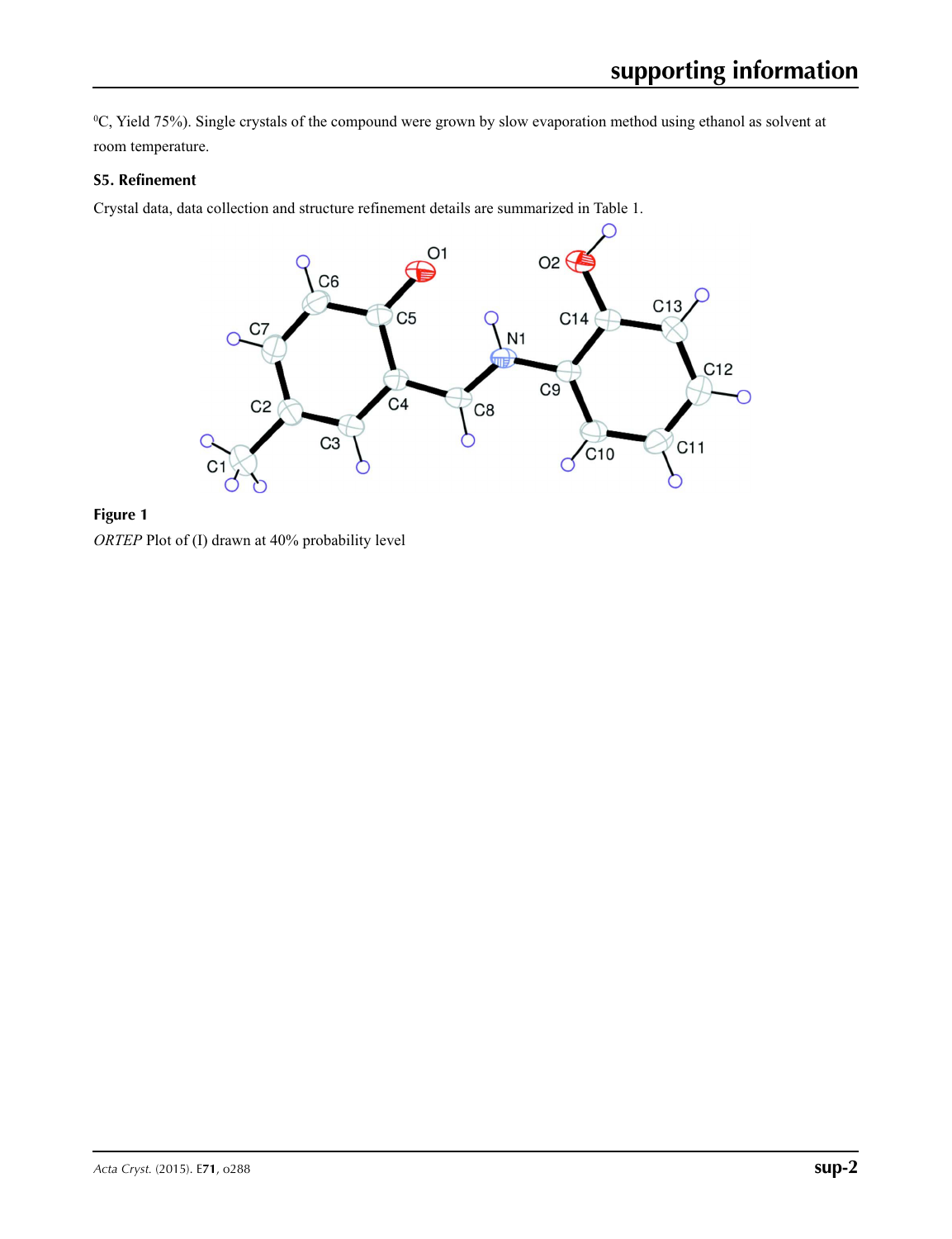

## **Figure 2**

A perspective view of the one-dimensional infinite chain in the title compound, (I), showing N—H···O and O—H···O hydrogen-bnd interactions as dashed lines. H atoms not involved in the interactions have been omitted for the sake of clarity.

## **2-{(***E***)-[(2-Hydroxyphenyl)iminiumyl]methyl}-4-methylphenolate**

| Crystal data                                                                                                                                                                                                                              |                                                                                                                                                                                                                                                                                    |
|-------------------------------------------------------------------------------------------------------------------------------------------------------------------------------------------------------------------------------------------|------------------------------------------------------------------------------------------------------------------------------------------------------------------------------------------------------------------------------------------------------------------------------------|
| $C_{14}H_{13}NO_2$<br>$M_r = 227.25$<br>Orthorhombic, Pbca<br>$a = 12.9474(18)$ Å<br>$b = 9.0660(13)$ Å<br>$c = 19.583(3)$ Å<br>$V = 2298.7$ (6) Å <sup>3</sup><br>$Z=8$<br>$F(000) = 960$                                                | $D_x = 1.313$ Mg m <sup>-3</sup><br>Melting point: 355 K<br>Mo Ka radiation, $\lambda = 0.71073$ Å<br>Cell parameters from 500 reflections<br>$\theta$ = 5.0–50.0°<br>$\mu = 0.09$ mm <sup>-1</sup><br>$T = 293 \text{ K}$<br>Block, colorless<br>$0.3 \times 0.25 \times 0.20$ mm |
| Data collection                                                                                                                                                                                                                           |                                                                                                                                                                                                                                                                                    |
| Bruker APEXII CCD<br>diffractometer<br>Radiation source: graphite monochromator<br>OMEGA-PHI scans<br>Absorption correction: multi-scan<br>(SADABS; Bruker, 2009)<br>$T_{\min}$ = 0.875, $T_{\max}$ = 1.000<br>29481 measured reflections | 2583 independent reflections<br>1810 reflections with $I > 2\sigma(I)$<br>$R_{\rm int} = 0.059$<br>$\theta_{\text{max}} = 27.6^{\circ}, \theta_{\text{min}} = 2.6^{\circ}$<br>$h = -16 \rightarrow 16$<br>$k=-11\rightarrow 8$<br>$l = -25 \rightarrow 25$                         |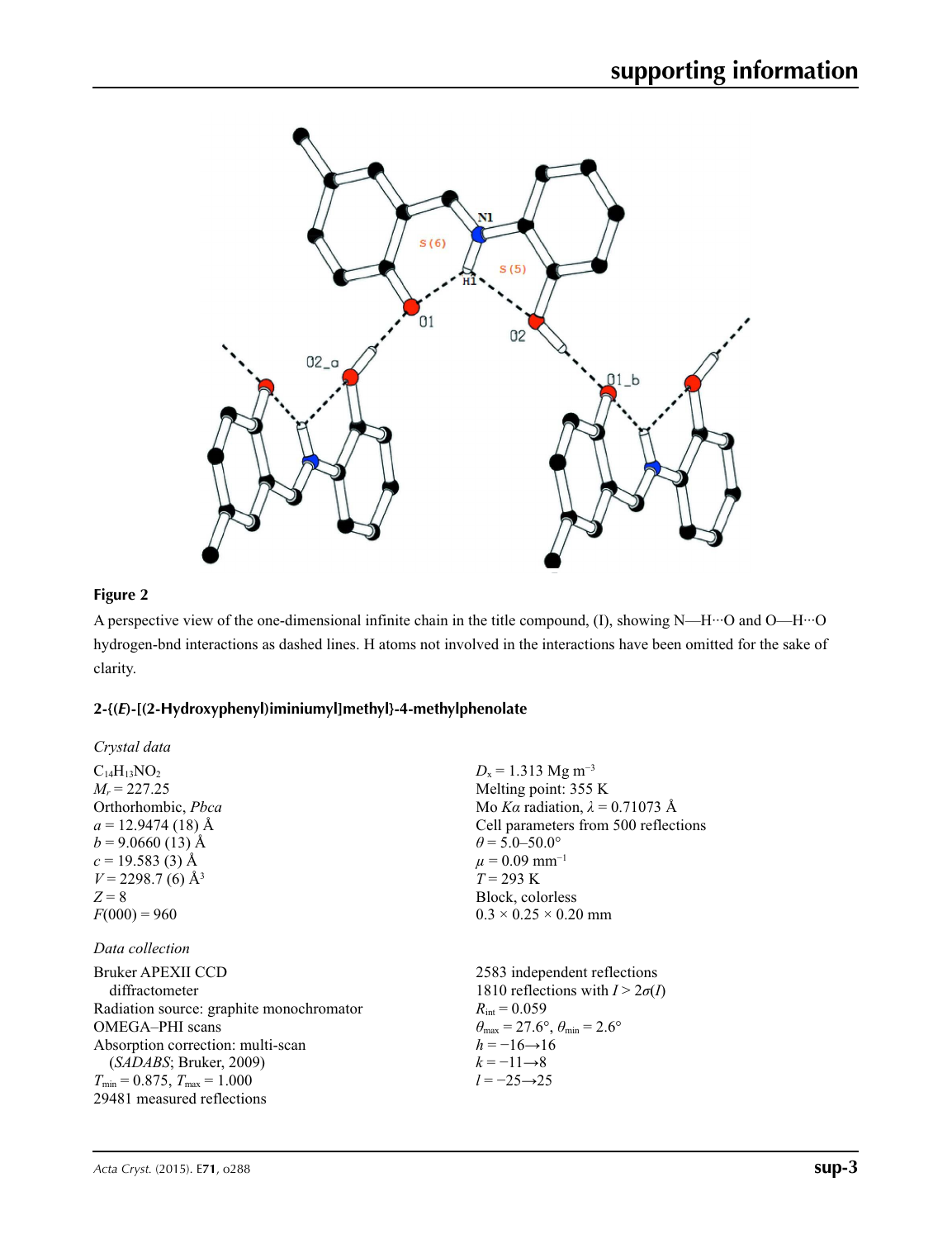#### *Refinement*

| Refinement on $F^2$             | Hydrogen site location: mixed                      |
|---------------------------------|----------------------------------------------------|
| Least-squares matrix: full      | H atoms treated by a mixture of independent        |
| $R[F^2 > 2\sigma(F^2)] = 0.050$ | and constrained refinement                         |
| $wR(F^2) = 0.130$               | $w = 1/[\sigma^2(F_0^2) + (0.0467P)^2 + 1.0454P]$  |
| $S = 1.05$                      | where $P = (F_o^2 + 2F_c^2)/3$                     |
| 2583 reflections                | $(\Delta/\sigma)_{\text{max}} = 0.015$             |
| 163 parameters                  | $\Delta\rho_{\text{max}}$ = 0.21 e Å <sup>-3</sup> |
| 2 restraints                    | $\Delta\rho_{\rm min} = -0.20 \text{ e A}^{-3}$    |
|                                 |                                                    |

#### *Special details*

**Geometry**. All e.s.d.'s (except the e.s.d. in the dihedral angle between two l.s. planes) are estimated using the full covariance matrix. The cell e.s.d.'s are taken into account individually in the estimation of e.s.d.'s in distances, angles and torsion angles; correlations between e.s.d.'s in cell parameters are only used when they are defined by crystal symmetry. An approximate (isotropic) treatment of cell e.s.d.'s is used for estimating e.s.d.'s involving l.s. planes.

|                | $\boldsymbol{\chi}$ | $\mathcal{Y}$ | $\boldsymbol{Z}$ | $U_{\rm iso}*/U_{\rm eq}$ |
|----------------|---------------------|---------------|------------------|---------------------------|
| H1             | 0.6541(13)          | 0.138(3)      | 0.2650(11)       | $0.063(7)$ *              |
| H <sub>4</sub> | 0.5002(18)          | 0.378(3)      | 0.1982(14)       | $0.099(9)*$               |
| N1             | 0.71804(10)         | 0.16956(16)   | 0.25537(7)       | 0.0328(3)                 |
| $\rm{C}8$      | 0.78912(12)         | 0.1022(2)     | 0.29051(8)       | 0.0345(4)                 |
| H <sub>8</sub> | 0.8579              | 0.1254        | 0.2819           | $0.041*$                  |
| O <sub>1</sub> | 0.58630(9)          | 0.00525(16)   | 0.31990(7)       | 0.0465(4)                 |
| C9             | 0.73191(11)         | 0.2767(2)     | 0.20440(8)       | 0.0315(4)                 |
| O2             | 0.55197(9)          | 0.31121(17)   | 0.20963(7)       | 0.0494(4)                 |
| C14            | 0.64308(12)         | 0.3480(2)     | 0.18036(9)       | 0.0350(4)                 |
| C <sub>5</sub> | 0.66350(13)         | $-0.0477(2)$  | 0.35492(9)       | 0.0358(4)                 |
| C10            | 0.82779(13)         | 0.3143(2)     | 0.17751(9)       | 0.0389(4)                 |
| H10            | 0.8872              | 0.2685        | 0.1937           | $0.047*$                  |
| C4             | 0.76708(12)         | $-0.0042(2)$  | 0.34097(8)       | 0.0335(4)                 |
| C <sub>2</sub> | 0.83378(15)         | $-0.1684(2)$  | 0.42880(10)      | 0.0451(5)                 |
| C13            | 0.65167(14)         | 0.4516(2)     | 0.12897(9)       | 0.0415(5)                 |
| H13            | 0.5928              | 0.4982        | 0.1124           | $0.050*$                  |
| C6             | 0.64951(14)         | $-0.1513(2)$  | 0.40786(9)       | 0.0441(5)                 |
| H <sub>6</sub> | 0.5830              | $-0.1815$     | 0.4191           | $0.053*$                  |
| C11            | 0.83474(14)         | 0.4189(2)     | 0.12694(10)      | 0.0462(5)                 |
| H11            | 0.8990              | 0.4445        | 0.1094           | $0.055*$                  |
| C <sub>3</sub> | 0.84905(13)         | $-0.0673(2)$  | 0.37804(9)       | 0.0418(5)                 |
| H <sub>3</sub> | 0.9163              | $-0.0390$     | 0.3676           | $0.050*$                  |
| C7             | 0.73159(15)         | $-0.2085(2)$  | 0.44311(9)       | 0.0461(5)                 |
| H7             | 0.7190              | $-0.2763$     | 0.4778           | $0.055*$                  |
| C12            | 0.74692(16)         | 0.4864(2)     | 0.10209(9)       | 0.0457(5)                 |
| H12            | 0.7520              | 0.5554        | 0.0671           | $0.055*$                  |
| C1             | 0.92146(18)         | $-0.2371(3)$  | 0.46830(12)      | 0.0691(7)                 |
| H1A            | 0.9742              | $-0.2687$     | 0.4372           | $0.104*$                  |
| H1B            | 0.8963              | $-0.3205$     | 0.4935           | $0.104*$                  |
| H1C            | 0.9497              | $-0.1658$     | 0.4994           | $0.104*$                  |

*Fractional atomic coordinates and isotropic or equivalent isotropic displacement parameters (Å<sup>2</sup>)*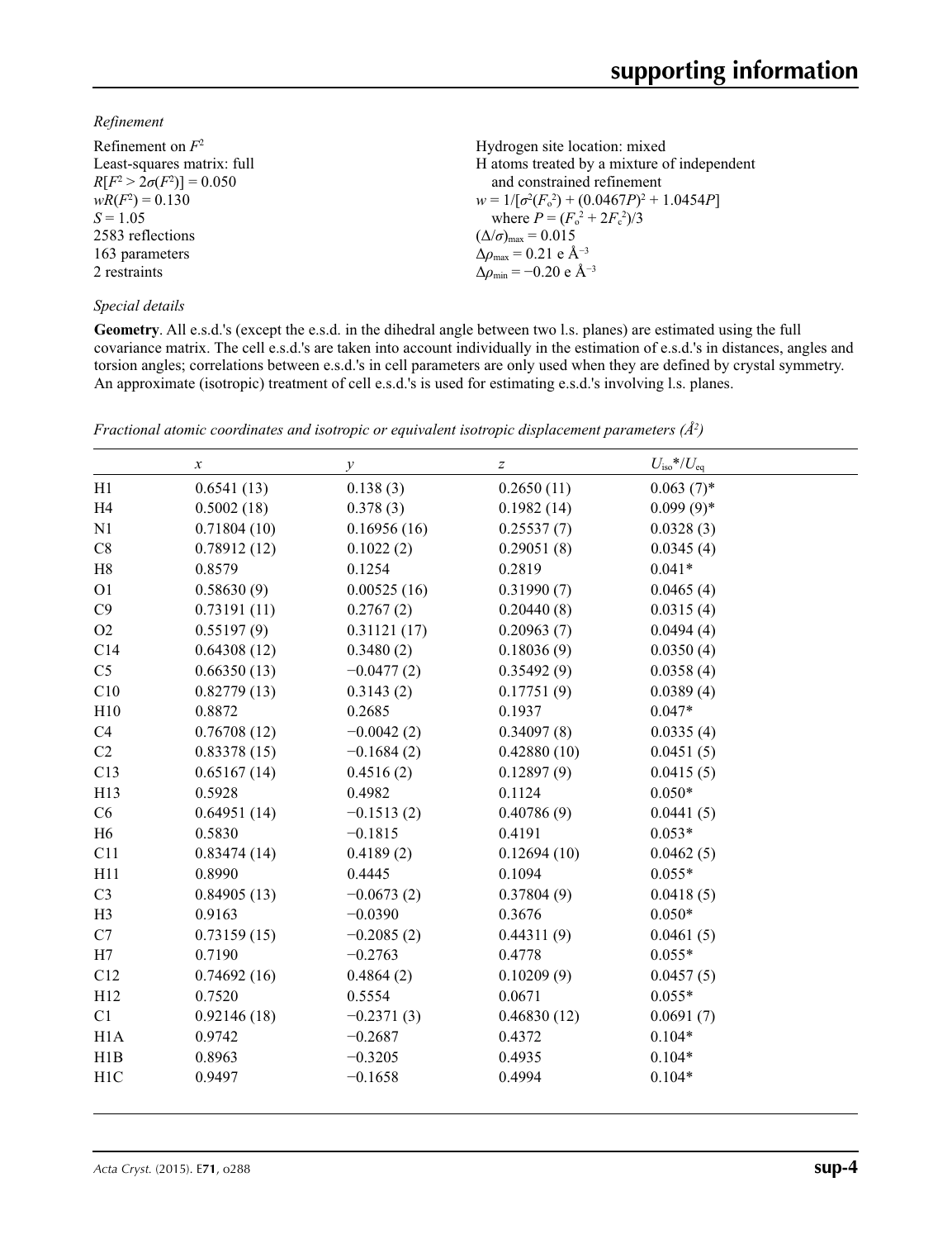# **supporting information**

|                 | $U^{11}$   | $L^{22}$   | $\mathcal{I}^{\beta 3}$ | $U^{12}$     | $U^{13}$      | $U^{23}$     |
|-----------------|------------|------------|-------------------------|--------------|---------------|--------------|
| N1              | 0.0232(6)  | 0.0327(9)  | 0.0425(8)               | $-0.0010(6)$ | $-0.0004(6)$  | $-0.0013(6)$ |
| C8              | 0.0243(7)  | 0.0355(11) | 0.0437(9)               | $-0.0001(7)$ | $-0.0016(7)$  | $-0.0035(8)$ |
| O <sub>1</sub>  | 0.0253(6)  | 0.0571(10) | 0.0572(8)               | $-0.0049(6)$ | $-0.0043(5)$  | 0.0051(7)    |
| C9              | 0.0267(8)  | 0.0304(10) | 0.0372(8)               | $-0.0001(7)$ | $-0.0005(6)$  | $-0.0027(7)$ |
| O <sub>2</sub>  | 0.0249(6)  | 0.0582(10) | 0.0651(9)               | 0.0050(6)    | 0.0004(6)     | 0.0148(7)    |
| C <sub>14</sub> | 0.0271(8)  | 0.0381(11) | 0.0398(9)               | 0.0005(7)    | $-0.0008(7)$  | $-0.0029(8)$ |
| C5              | 0.0305(8)  | 0.0360(11) | 0.0410(9)               | $-0.0041(7)$ | 0.0000(7)     | $-0.0059(8)$ |
| C10             | 0.0281(8)  | 0.0410(12) | 0.0477(10)              | 0.0032(7)    | 0.0011(7)     | $-0.0013(8)$ |
| C4              | 0.0289(8)  | 0.0332(10) | 0.0383(8)               | $-0.0017(7)$ | $-0.0016(7)$  | $-0.0022(7)$ |
| C2              | 0.0450(10) | 0.0474(13) | 0.0429(10)              | 0.0017(9)    | $-0.0054(8)$  | 0.0043(9)    |
| C13             | 0.0381(9)  | 0.0443(12) | 0.0423(10)              | 0.0050(8)    | $-0.0062(8)$  | 0.0023(8)    |
| C <sub>6</sub>  | 0.0378(9)  | 0.0485(13) | 0.0459(10)              | $-0.0095(8)$ | 0.0057(8)     | 0.0001(9)    |
| C11             | 0.0377(10) | 0.0494(13) | 0.0516(11)              | $-0.0049(9)$ | 0.0109(8)     | 0.0016(9)    |
| C <sub>3</sub>  | 0.0288(8)  | 0.0483(13) | 0.0482(10)              | 0.0004(8)    | $-0.0034(7)$  | 0.0044(9)    |
| C7              | 0.0528(11) | 0.0463(13) | 0.0392(9)               | $-0.0045(9)$ | 0.0019(8)     | 0.0038(9)    |
| C12             | 0.0516(11) | 0.0447(13) | 0.0408(9)               | $-0.0021(9)$ | 0.0033(9)     | 0.0053(9)    |
| C <sub>1</sub>  | 0.0560(13) | 0.085(2)   | 0.0662(14)              | 0.0045(12)   | $-0.0112(11)$ | 0.0278(14)   |

*Atomic displacement parameters (Å2 )*

# *Geometric parameters (Å, º)*

| $N1 - C8$      | 1.301(2)   | $C2-C3$           | 1.367(3)   |
|----------------|------------|-------------------|------------|
| $N1 - C9$      | 1.404(2)   | $C2-C7$           | 1.400(3)   |
| $N1 - H1$      | 0.895(16)  | $C2-C1$           | 1.508(3)   |
| $C8 - C4$      | 1.410(2)   | $C13 - C12$       | 1.377(3)   |
| $C8 - H8$      | 0.9300     | $C13 - H13$       | 0.9300     |
| $O1-C5$        | 1.304(2)   | $C6-C7$           | 1.369(3)   |
| $C9 - C10$     | 1.391(2)   | $C6 - H6$         | 0.9300     |
| $C9 - C14$     | 1.401(2)   | $C11 - C12$       | 1.380(3)   |
| $O2 - C14$     | 1.353(2)   | $C11 - H11$       | 0.9300     |
| $O2-H4$        | 0.932(17)  | $C3-H3$           | 0.9300     |
| $C14 - C13$    | 1.381(3)   | $C7 - H7$         | 0.9300     |
| $C5-C6$        | 1.410(3)   | $C12 - H12$       | 0.9300     |
| $C5-C4$        | 1.424(2)   | $Cl-H1A$          | 0.9600     |
| $C10 - C11$    | 1.374(3)   | Cl—H1B            | 0.9600     |
| $C10 - H10$    | 0.9300     | $C1 - H1C$        | 0.9600     |
| $C4-C3$        | 1.407(2)   |                   |            |
| $C8 - N1 - C9$ | 127.59(14) | $C12-C13-C14$     | 120.40(17) |
| $C8 - N1 - H1$ | 113.3(15)  | $C12 - C13 - H13$ | 119.8      |
| $C9 - N1 - H1$ | 119.1(15)  | $C14 - C13 - H13$ | 119.8      |
| $N1-C8-C4$     | 123.26(15) | $C7-C6-C5$        | 121.52(17) |
| $N1-C8-H8$     | 118.4      | $C7-C6-H6$        | 119.2      |
| $C4-C8-H8$     | 118.4      | $C5-C6-H6$        | 119.2      |
| $C10-C9-C14$   | 119.50(16) | $C10-C11-C12$     | 120.41(17) |
| $C10-C9-N1$    | 123.55(15) | $C10-C11-H11$     | 119.8      |